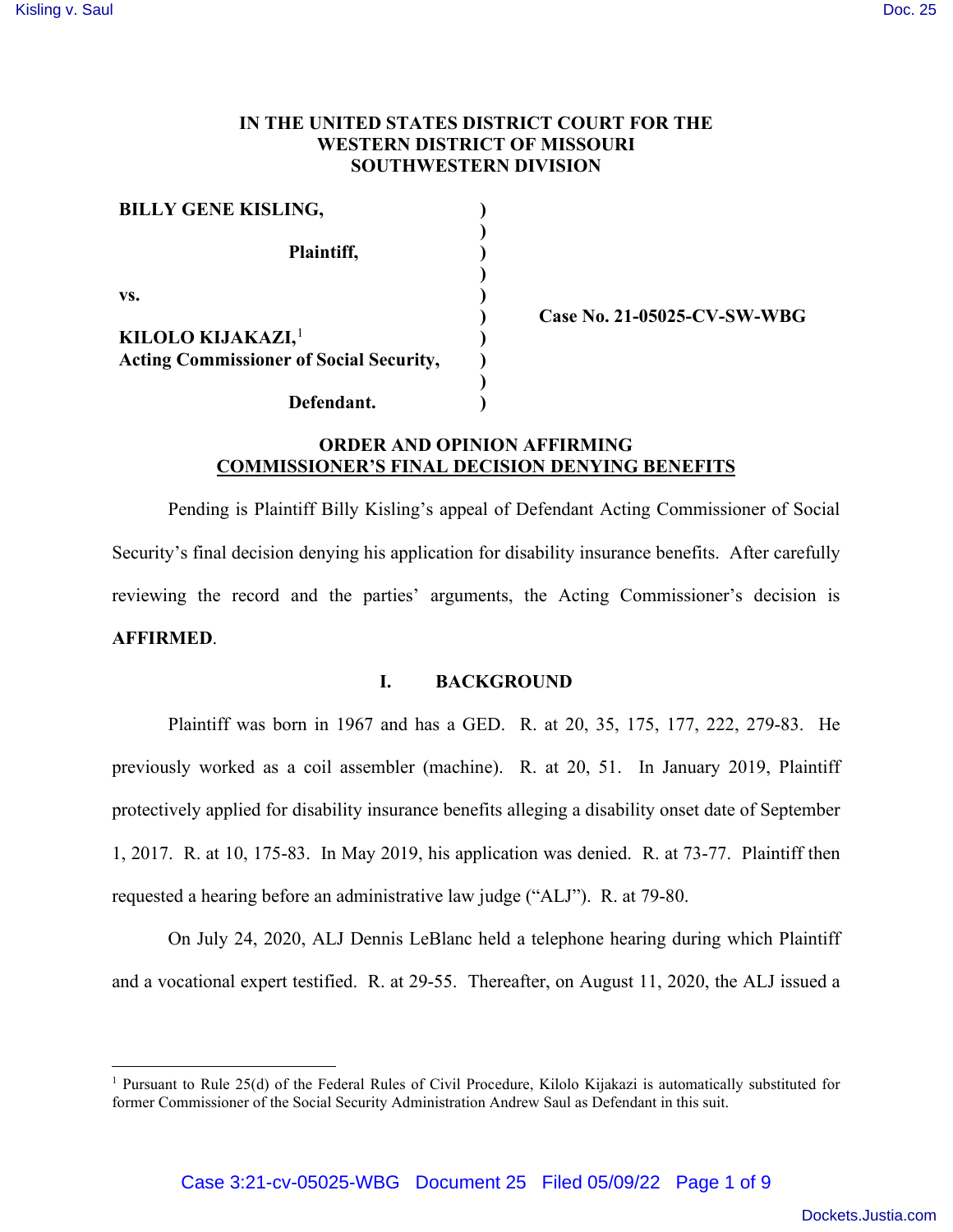decision finding Plaintiff is not disabled. R. at 10-27. He concluded Plaintiff's severe impairments are "rheumatoid arthritis, also noted as osteoarthritis, and chronic obstructive pulmonary disease (COPD)." R. at 12. Additionally, the ALJ found Plaintiff has the residual functional capacity ("RFC") to perform light work as defined in 20 C.F.R. § 404.1567(b) with the following additional limitations:

[He can] lift and carry 20 pounds occasionally, ten pounds frequently, stand and/or walk six hours out of an eight-hour day, and sit six hours in an eight-hour day. The claimant may occasionally climb ramps and stairs but no ladders, ropes or scaffolds. He may occasionally stoop, kneel, crouch, and crawl. The claimant may frequently reach and occasionally handle and finger. He should avoid work environments with extreme heat, concentrated exposure to smokes, fumes dusts, gases, and workplace hazards such as dangerous machinery or unprotected heights.

R. at 15.

Based on his review of the record, his RFC determination, and the testimony at the hearing, the ALJ concluded Plaintiff can work as a furniture rental consultant, laminating machine offbearer, or school bus monitor (driver). R. at 21, 52. Plaintiff unsuccessfully appealed the ALJ's decision to the Appeals Council. R. at 1-4, 172-74. He now appeals to this Court. Doc. 3.

## **II. STANDARD OF REVIEW**

Judicial review of the Commissioner's decision is a limited inquiry into whether substantial evidence supports the findings of the Commissioner and whether the correct legal standards were applied. 42 U.S.C. § 405(g); *Turpin v. Colvin*, 750 F.3d 989, 992-93 (8th Cir. 2014). The Court must affirm the Commissioner's decision if it is supported by substantial evidence in the record as a whole. *Igo v. Colvin*, 839 F.3d 724, 728 (8th Cir. 2016). The threshold for such evidentiary sufficiency is not high. *See Biestek v. Berryhill*, 139 S. Ct. 1148, 1154 (2019). "Substantial evidence is less than a preponderance, but enough that a reasonable mind would find it adequate to support a conclusion." *Noerper v. Saul*, 964 F.3d 738, 744 (8th Cir. 2020) (citation omitted).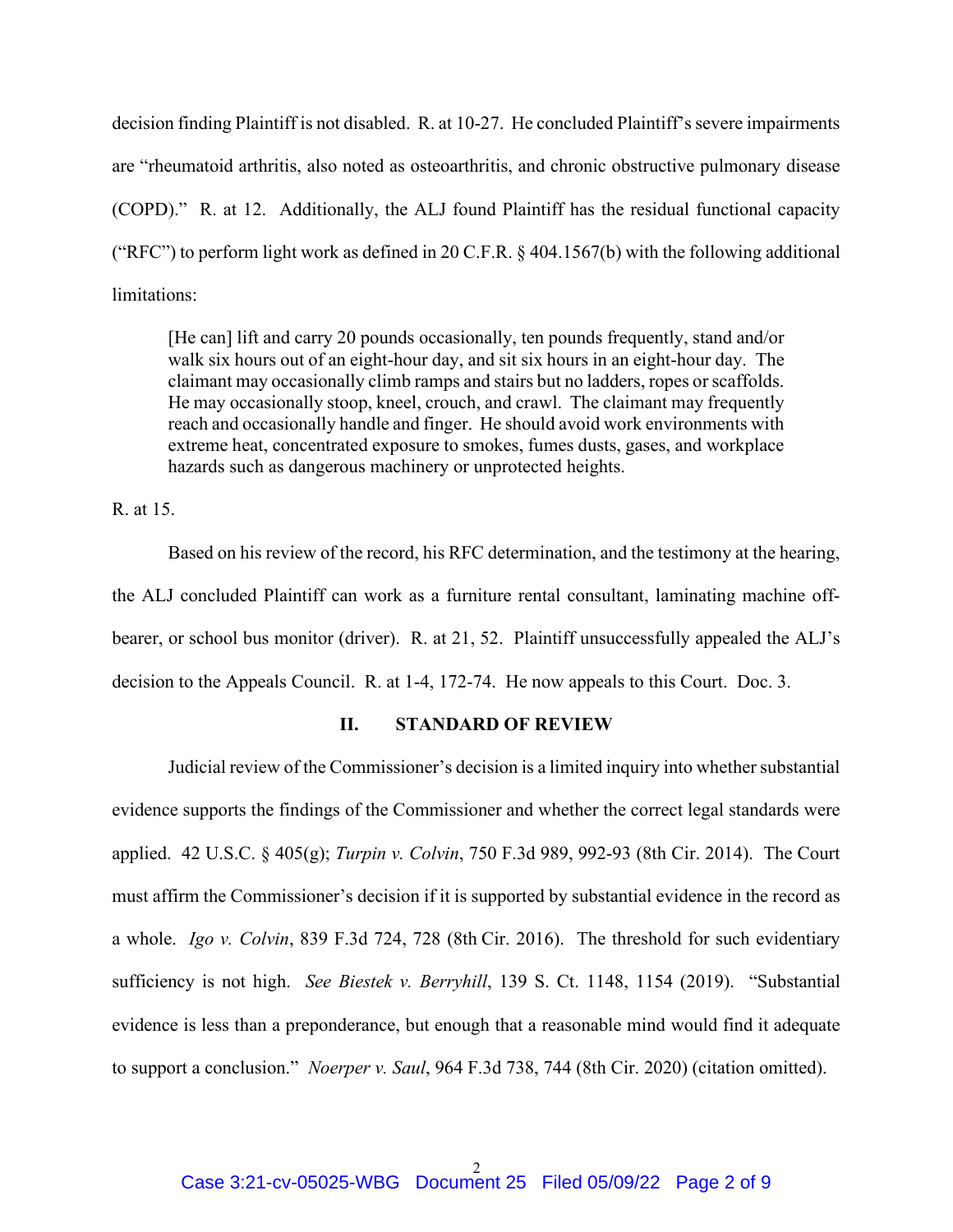"As long as substantial evidence supports the ALJ's decision, [a reviewing court] may not reverse because substantial evidence also 'would have supported a contrary outcome, or because [the court] would have decided the case differently.'" *Winn v. Comm'r, Soc. Sec. Admin.*, 894 F.3d 982, 987 (8th Cir. 2018) (quoting *Andrews v. Colvin*, 791 F.3d 923, 928 (8th Cir. 2015)). In evaluating for substantial evidence, a court must consider evidence that supports the Commissioner's decision as well as evidence that detracts from it. *Anderson v. Astrue,* 696 F.3d 790, 793 (8th Cir. 2012) (citation omitted). If, after reviewing the entire record, it is possible to draw two inconsistent positions, and the Commissioner has adopted one of those positions, the court must affirm. *See id.* 

#### **III. DISCUSSION**

Plaintiff's sole issue on appeal is whether the ALJ properly considered his reports of subjective fatigue when assessing his RFC. Doc. 16 at 1, 10-16; Doc. 22 at 1-4. One's RFC is the "most you can still do despite your limitations." 20 C.F.R. § 404.1545(a)(1). The ALJ must base the RFC on "all the relevant evidence, including the medical records, observations of treating physicians and others, and an individual's own description of his limitations." *Combs v. Berryhill*, 878 F.3d 642, 646 (8th Cir. 2017) (quoting *Strongson v. Barnhart*, 361 F.3d 1066, 1070 (8th Cir. 2004), and *McKinney v. Apfel*, 228 F.3d 860, 863 (8th Cir. 2000)). Because the RFC is a medical question, "an ALJ's assessment of it must be supported by some medical evidence of [Plaintiff's] ability to function in the workplace." *Hensley v. Colvin*, 829 F.3d 926, 932 (8th Cir. 2016) (citation omitted).

#### **A. Subjective Complaints – Standard**

SSR 16-3p eliminates use of the term "credibility" and clarifies that the review of a claimant's subjective complaints is not an examination of his character, but rather, "is an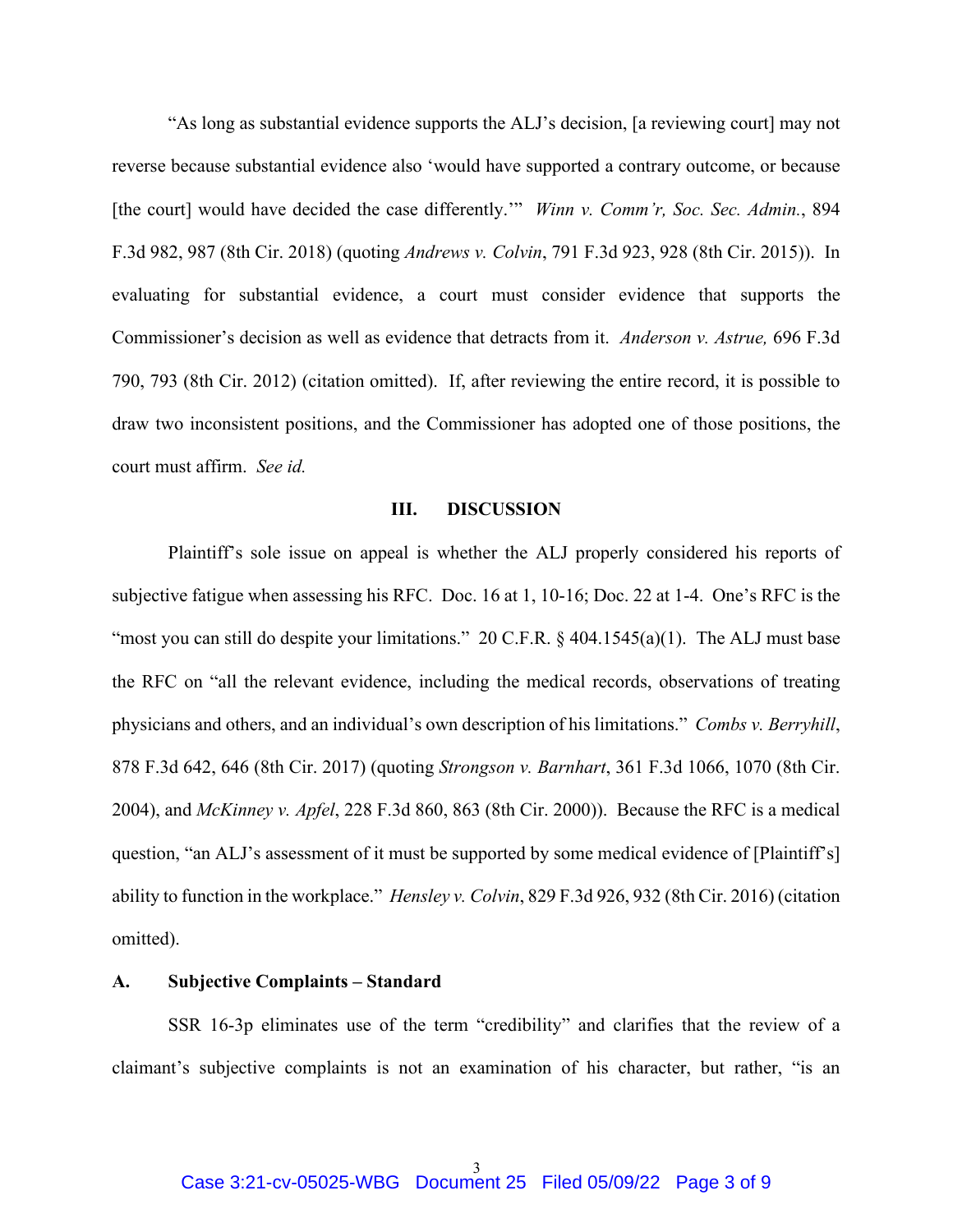examination for the level of consistency between subjective assertions and the balance of the record as a whole." *Lawrence v. Saul*, 970 F.3d 989, 995 n.6 (8th Cir. 2020); *see* Social Security Ruling 16-3p, 2016 WL 1020935 (Mar. 16, 2016). When evaluating a Social Security claimant's subjective complaints, the ALJ "must consider objective medical evidence, the claimant's work history, and other evidence relating to (1) the claimant's daily activities; (2) the duration, frequency, and intensity of the pain; (3) precipitating and aggravating factors; (4) the dosage, effectiveness, and side effects of medication; and (5) the claimant's functional restrictions." *Schwandt v. Berryhill*, 926 F.3d 1004, 1012 (8th Cir. 2019) (citing *Polaski v. Heckler*, 739 F.2d 1320, 1322 (8th Cir. 1984), and 20 C.F.R. § 404.1529(c)). The ALJ is not required to discuss each of these factors. *Id*. (citation omitted). Further, the "ALJ may decline to credit a claimant's subjective complaints 'if the evidence as a whole is inconsistent with the claimant's testimony.'" *Julin v. Colvin*, 826 F.3d 1082, 1086 (8th Cir. 2016) (citation omitted).

A reviewing court does not reweigh the evidence before the ALJ. *Reece v. Colvin*, 834 F.3d 904, 908 (8th Cir. 2016) (citation omitted). Additionally, the Court must "defer to the ALJ's determinations regarding" a claimant's subjective complaints, "so long as they are supported by good reasons and substantial evidence." *Guilliams v. Barnhart*, 393 F.3d 798, 801 (8th Cir. 2005) (citation omitted). This is because determinations about credibility "are the province of the ALJ," and therefore, this Court "will not substitute its opinion for the ALJ's, who is in a better position to gauge credibility and resolve conflicts in evidence." *Nash v. Comm'r, Soc. Sec. Admin.*, 907 F.3d 1086, 1090 (8th Cir. 2018) (citations omitted).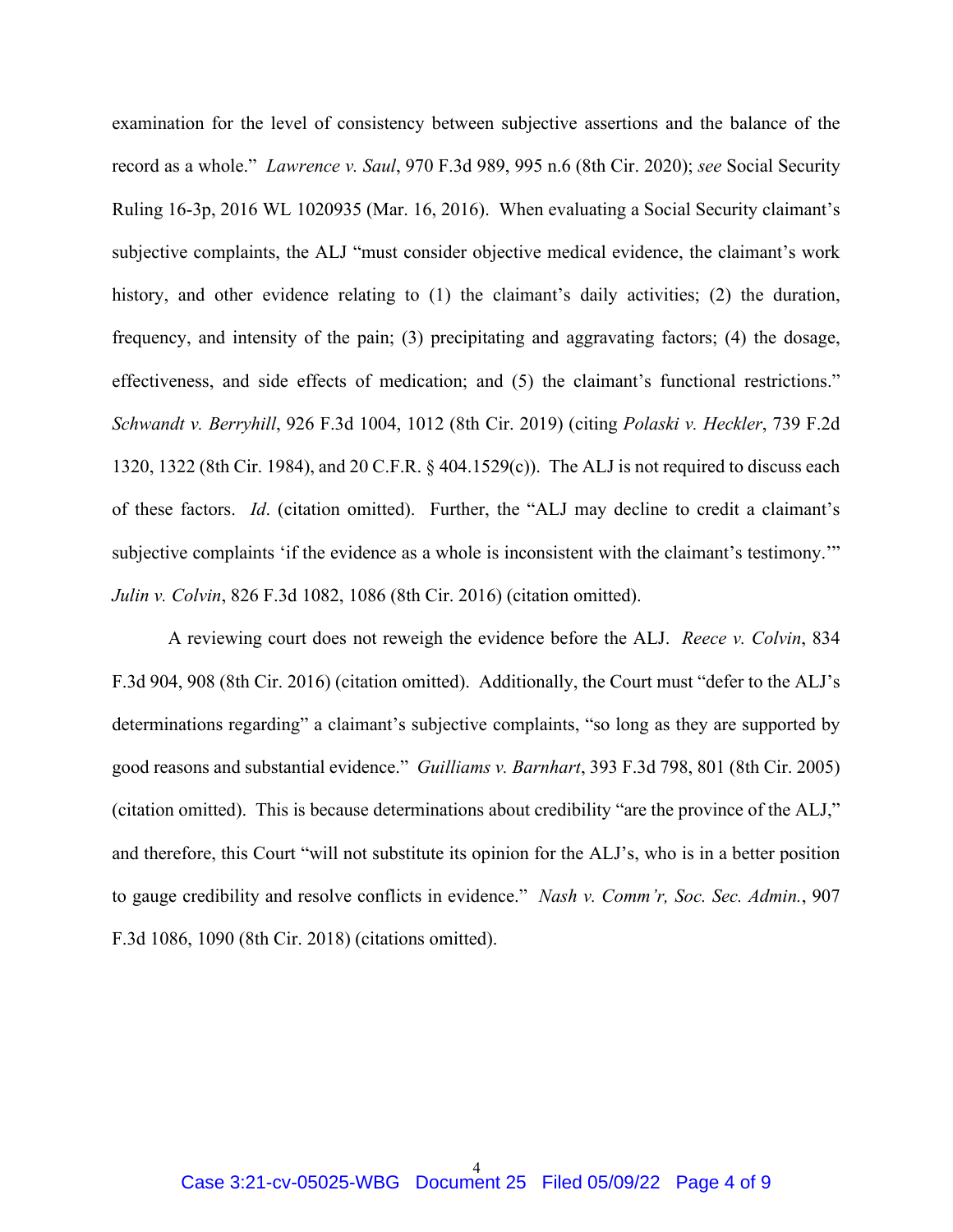## **B. Evidence in the Record**[2](#page-4-0)

## **(1) Medical Records**

On April 10, 2019, Plaintiff was seen by David True, D.O., at Mercy Hospital Carthage for his rheumatoid arthritis. R. at 485-88. He reported a number of symptoms including, *inter alia*, lack of energy and fatigue. R. at 486-87. In July 2019, Dr. True evaluated Plaintiff for seropositive arthritis. R. at 595-99. And at that time, Plaintiff's complaints included fatigue, joint pain, joint swelling, joint stiffness, burning of hands and feet, and sleep disturbance. R. at 596-97. Dr. True also noted fatigue during appointments in May 2020. R. at 658.

 Jonathan Manzer, M.D. was Plaintiff's primary health care provider from February 2018 through May 2020. *See* R. at 408-61, 577-94, 634-57, 673-76. In April 2018, Plaintiff saw Dr. Manzer and complained of, *inter alia*, on and off fatigue that was "worse at the end of the day." R. at 438, 441. In May 2018, Plaintiff saw Dr. Manzer for a four-week follow-up appointment to review his labs. R. at 435-37. At that time, Plaintiff complained of fatigue "for DAYS on and off, worse at the end of the day." R. at 435 (emphasis in original). He reported the onset was "gradual," and the severity was "mild to moderate." *Id*. Dr. Manzer gave Plaintiff a B12 injection, at Plaintiff's request, and instructed Plaintiff to start an exercise program. R. at 437.

In November 2018, Plaintiff twice presented to Dr. Manzer with a chief complaint of joint pain. R. at 411, 417. He again complained of fatigue that was "worse at the end of the day." *Id*. In February, March and April 2019, Dr. Manzer saw Plaintiff for joint pain, morning stiffness, and fatigue. R. at 451, 453, 590. In April 2019, Plaintiff also stated he was "always tired" when discussing insomnia and sleep difficulties. R. at 590.

<span id="page-4-0"></span> $<sup>2</sup>$  A vast majority of the medical records available relate to Plaintiff's rheumatoid arthritis and COPD. However,</sup> because the sole issue in this appeal relates to Plaintiff's fatigue, the Court does not detail his longitudinal medical history.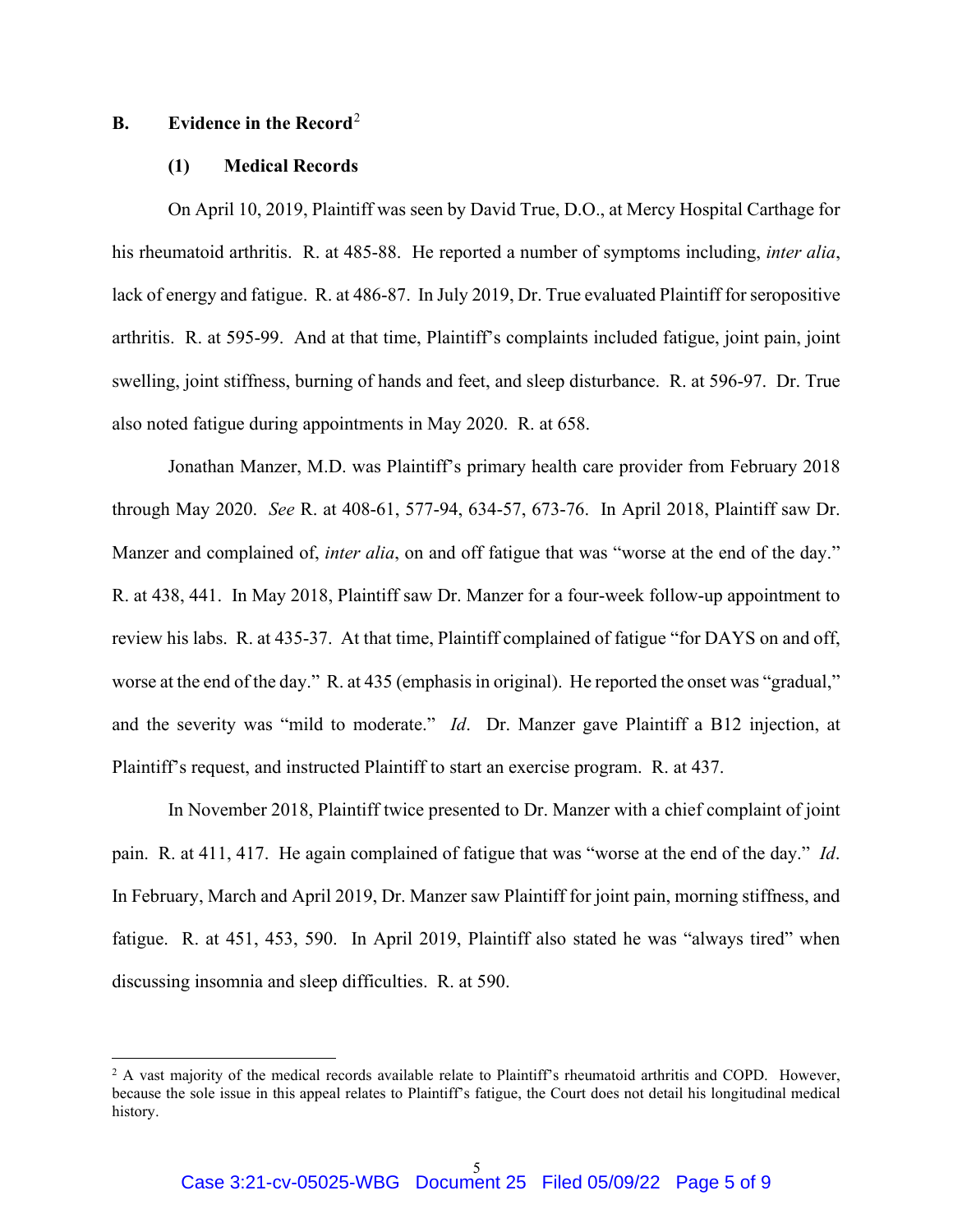In February and March 2020, Dr. Manzer completed Medical Source Statements – Physical ("MSSP"). R. at 619-21, 623-25. In each MSSP, Dr. Manzer was asked to "list your Patient's symptoms, including pain, dizziness, fatigue." R. at 619, 623 (emphasis in originals). Dr. Manzer stated Plaintiff's symptoms were "severe pain with joint swelling" and "pain + joint swelling." *Id*. Dr. Manzer did not list fatigue as Plaintiff's symptoms on either MSSP. *See id*.

In both MSSPs, Dr. Manzer opined Plaintiff would likely be off task at least twenty to twenty-five percent of the workday. R. at 621, 625. He concluded Plaintiff would miss work four days per month, would need to take unscheduled breaks during an eight-hour workday, and would need to rest for thirty minutes to two hours before resuming work. *Id*. In support of his opinion that unscheduled breaks were necessary, Dr. Manzer cited Plaintiff's "Pain, Paresthesia, Numbness" and "Muscle weakness." *Id*. Despite the form also listing "Chronic Fatigue" as a possible basis for unscheduled breaks, Dr. Manzer did not check the box for chronic fatigue on either MSSP form. *Id*.

Although there are records of Plaintiff complaining of fatigue, there are also records of him denying fatigue. For example, in February 2019, Plaintiff denied fatigue at an appointment with Dr. Manzer. R. at 427. Also, in April 2019, October 2019, January 2020, March 2020, and July 2020, medical providers indicated Plaintiff was "negative" for fatigue when he presented to Mercy Hospital. R. at 484, 606, 611, 628, 679. There is no mention of fatigue in many of Plaintiff's remaining medical records. *See*, *e.g.*, R. at 355-56, 387-94, 419-30, 446-48, 577-84, 587-89, 634- 37, 641-42, 653-56, 673-74, 677-82.

## **(2) Plaintiff's Disability Report and Function Report**

In February 2019, Plaintiff completed a Disability Report. R. at 220-29. Therein, he was asked to identify "all of the physical or mental conditions . . . that limit your ability to work." R.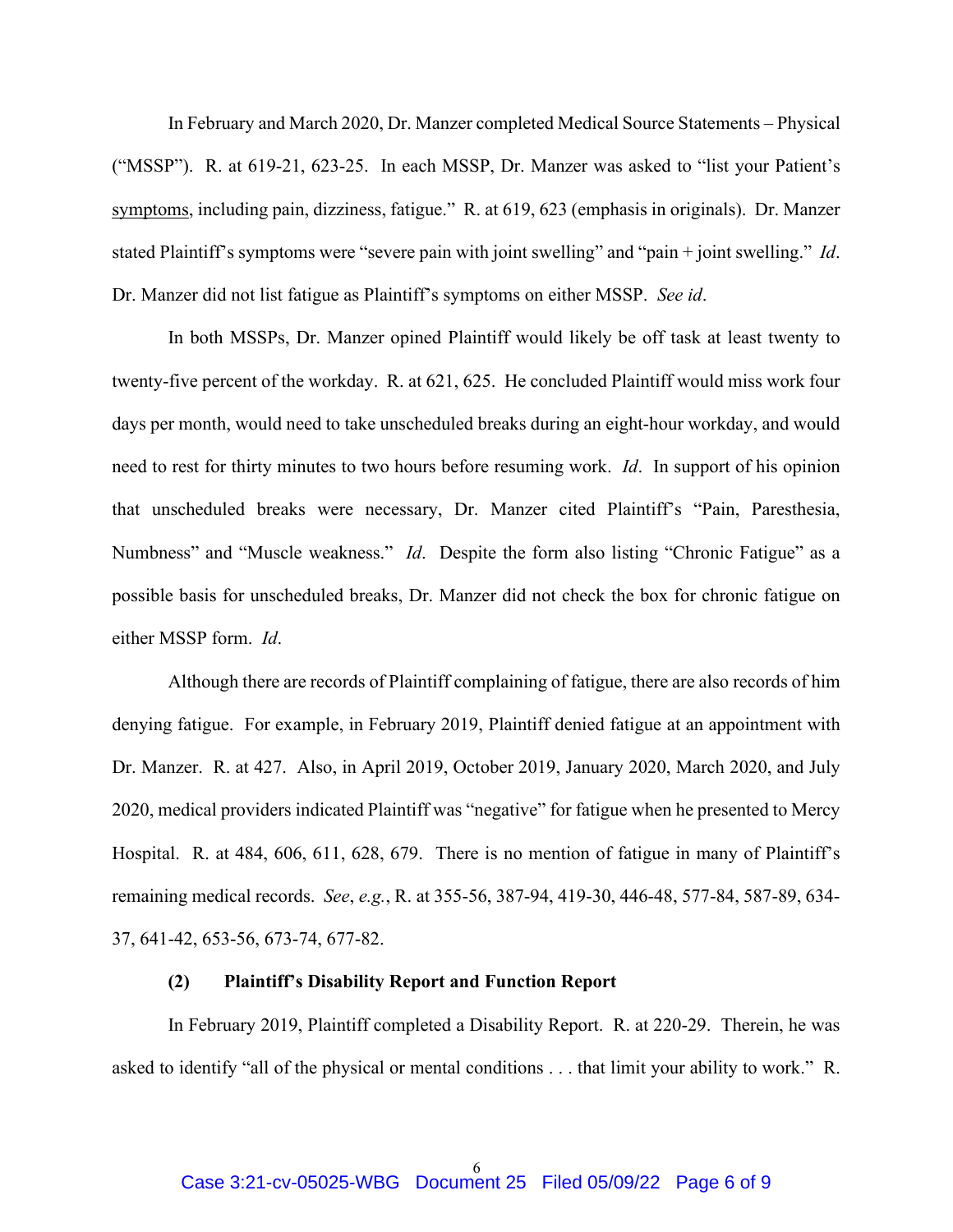at 221. Plaintiff listed the following medical conditions: rheumatoid arthritis, depression, hypothyroidism, and diraticulitis. *Id*. When asked to explain why he stopped working, Plaintiff stated, "Health is deteriorating and the working conditions were exasperating my symptoms (i.e. intolerable high heat, high stress, etc.)." *Id*. Nowhere in the Disability Report did Plaintiff identify fatigue as an impairment or symptom. *See* R. at 220-29.

In March 2019, Plaintiff completed a Function Report – Adult. R. at 233-40. Therein, he was asked to explain how his "illnesses, injuries, or conditions limit his ability to work." R. at 233. Plaintiff reported the "[p]ain in my hands limits my ability to grasp or handle objects," and "[p]ain in my knees and feet make it difficult to walk very far or stand very long." *Id*. Nowhere in the Function Report did Plaintiff identify fatigue, excessive tiredness, or lack of sleep. *See* R. at 233-40. During the hearing before the ALJ, Plaintiff testified he experienced "bad fatigue" and was worn out by activities he could previously endure due to his rheumatoid arthritis. R. at 37, 42-43.

## **C. The ALJ's Consideration of Fatigue**

The ALJ found Plaintiff's statements concerning the intensity, persistence, and limiting effects of his symptoms were "not entirely consistent with the medical evidence and other evidence in the record." R. at 16. He found Plaintiff's statements were "inconsistent with the longitudinal evidence." R. at 18. The ALJ noted Plaintiff's rheumatoid arthritis was supported by "seropositive results, elevated rheumatoid factor, complaints and [ ] treatment." *Id*. (citing 2F (R. at 354-86), 3F (R. at 387-407), 4F (R. at 408-50), and 8F (R. at 481-507)). And he specifically referenced and considered progress notes showing Plaintiff's complaints of *fatigue*, morning stiffness, and joint pain and swelling. *Id*. (citing 9F (R. at 508-75)) (emphasis added).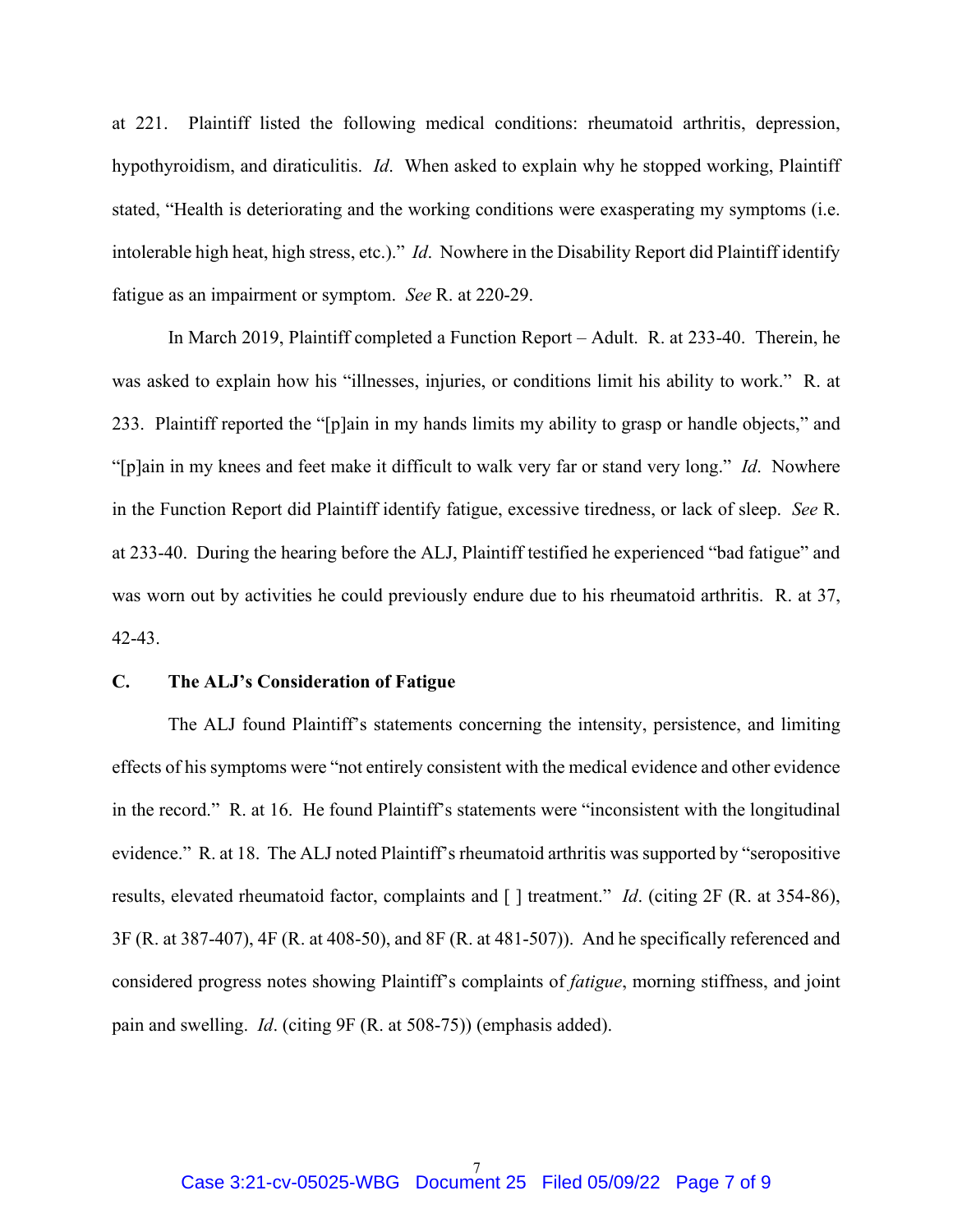While the ALJ acknowledged Plaintiff's rheumatoid arthritis improved some, he also noted Plaintiff later reported the medicine was no longer working and was causing side effects, and he complained of pain, fatigue, and morning stiffness lasting an hour. R. at 17. However, the ALJ recognized that Plaintiff's condition ultimately improved with different medication. *Id.* Although Plaintiff still reported some symptoms, the ALJ observed his progress notes showed improvement. R. at 18. According to the ALJ, the record as a whole shows that although the rheumatoid arthritis is limiting, the record also establishes an ability to perform light exertional work. *Id.*

The ALJ found Dr. Manzer's MSSPs to be "unpersuasive." R. at 18. Specifically, he found Dr. Manzer's opinion from February 2020 that Plaintiff could rarely lift and carry less than ten pounds and his opinion from March 2020 that Plaintiff could rarely lift ten pounds to be unsupported by Plaintiff's activities of daily living. *Id*. at 18-19. Further, the ALJ noted Dr. Manzer's opinion that Plaintiff could be off task twenty to twenty-five percent of the workday and would miss four days of work per month was unsupported by Plaintiff's normal attention span and concentration along with "objective evidence of improvement." *Id*.

In addition to the medical records discussed above, the ALJ also considered Plaintiff's activities of daily living. R. at 18. Specifically, he noted that despite his impairments, Plaintiff was able to "care for himself, drive, shop, use a computer, and perform household tasks." *Id*. While his ability to perform these daily activities does not disprove disability, "[i]nconsistencies between subjective complaints . . . and daily living patterns may . . . diminish credibility." *Casey v. Astrue*, 503 F.3d 687, 696 (8th Cir. 2007) (citation and internal quotations omitted). The ALJ is responsible for deciding questions of fact, including the credibility of a claimant's subjective testimony about their limitations. *Id.*